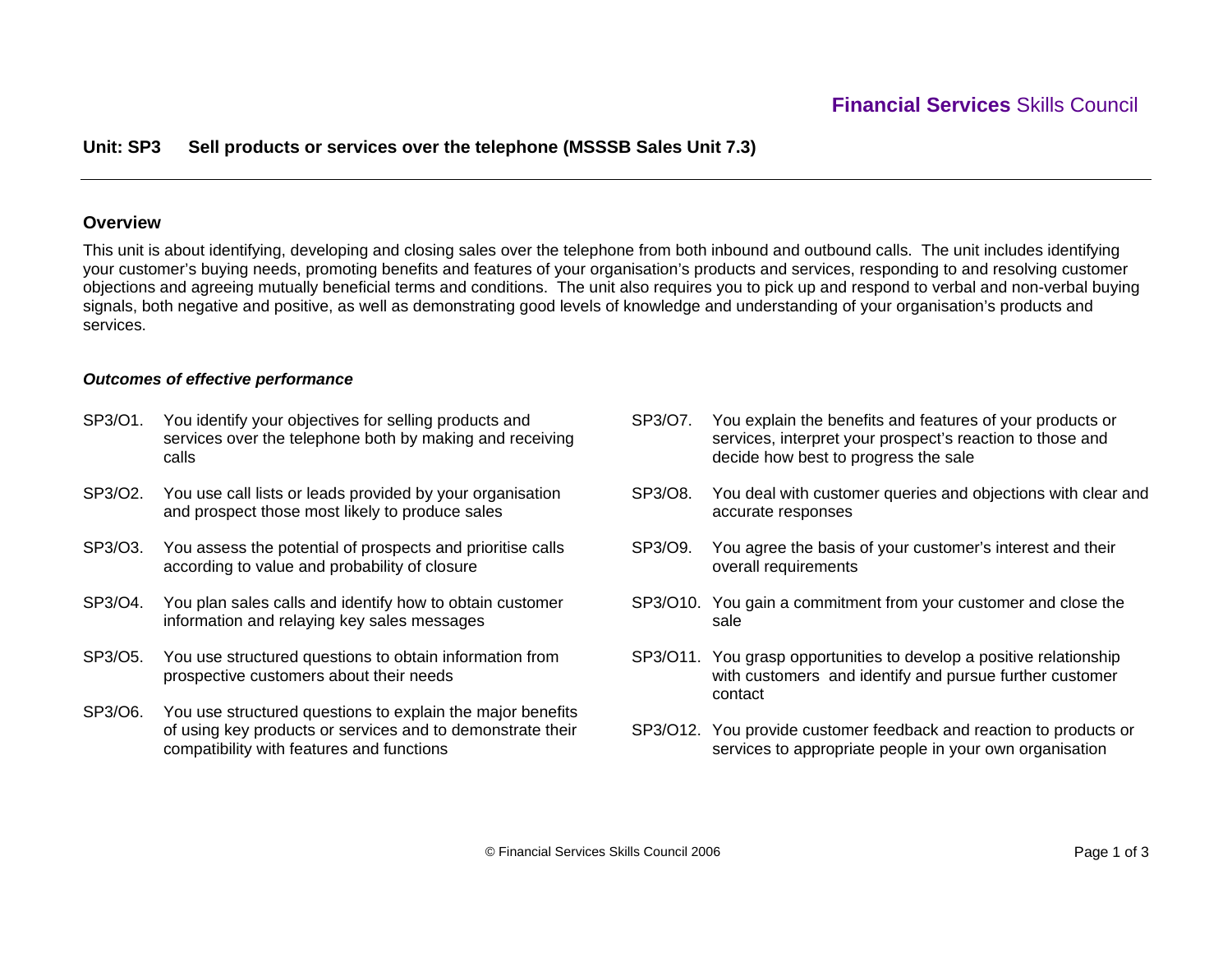# **Unit: SP3 Sell products or services over the telephone (MSSSB Sales Unit 7.3)**

#### *Behaviours which underpin effective performance*

- SP3/B1. You show respect for customers and understand and empathise with their views
- SP3/B2. You are honest, sincere and ethical in your telephone sales approach
- SP3/B3. You communicate articulately and listen actively
- SP3/B4. You adopt appropriate verbal and non-verbal communication options
- SP3/B5. You use the most effective questioning techniques for the sales situation
- SP3/B6. You adapt your behaviour to audience requirements
- SP3/B7. You work with other sales team members to avoid duplication and maximise sales opportunities
- SP3/B8. You carry out tasks with due regard to your organisation's policies and procedures, including those covering health and safety at work
- SP3/B9. You comply with legal requirements, industry regulations and professional codes

### *Knowledge and understanding*

- 1. The sales cycle and how it helps sales team members to structure and progress their sales contacts
- 2. The differences between inbound and outbound telephone selling
- 3. The different situations in which telephone selling is appropriate and the advantages and disadvantages of selling by telephone
- 4. The differences between proactive and reactive selling
- 5. Techniques that can be applied when selling on the telephone, including cross-selling, up-selling and selling add-ons
- 6. Methods for assessing maximum and minimum potential and how to prioritise calls according to value and probability of closure
- 7. Verbal, non-verbal, listening and questioning techniques suitable for selling over the telephone
- 8. How to operate your telephone system efficiently
- 9. The differences between benefits and features and how to sell them effectively
- 10. How to involve your prospect in developing and closing a sale
- 11. Methods for recording messages accurately and ensuring they are dealt with by relevant people promptly
- 12. The range of behaviours displayed by customers and how to manage them constructively
- 13. How to overcome customers' objections sensitively, constructively and effectively
- 14. Effective methods for closing sales
- 15. How to evaluate and measure the success of telephone sales calls
- 16. The range of interactive ICT options available to support effective telephone sales activities